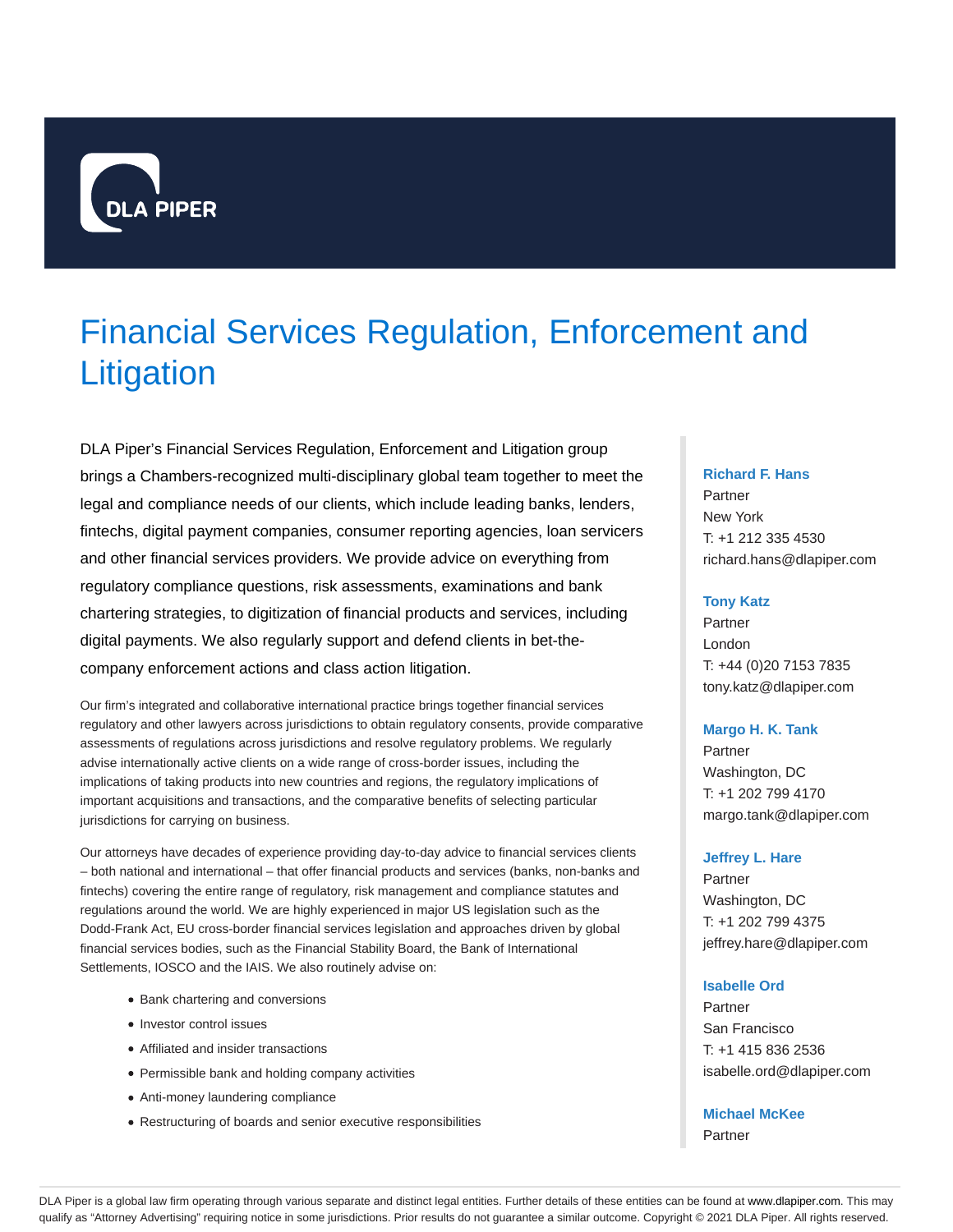- Regulatory examinations, including criticisms and Matters Requiring Attention
- Regulatory investigations and enforcement actions
- Regulatory processes for the transfer of assets in banks, including affiliated transfers
- Matters impacting insurers, non-bank lenders and other financial institutions and
- The recovery and resolution of financial institutions.

In the digital space, we are a leading provider of legal and compliance advice related to product development and administration. We help our financial services and fintech clients and their partner technology platforms address product-specific regulatory compliance requirements related to the use of electronic signatures and electronic records under ESIGN, the UETA and relevant UCC Articles – supporting their consumer and commercial financial products and services, identity management programs and custody of electronic business records, including eNotes and electronic chattel paper -- both online and in a mobile environment.

We also advise on all aspects of other types of digital asset and payment matters: digital tokens, virtual or cryptocurrencies, person-to-person payments, mobile wallets, money transmission (such as fiat-to-fiat, crypto-to-fiat and crypto-to-crypto), remittance transfer, debit and prepaid cards, electronic fund transfers, wire transfers, remote deposit check capture and ACH transactions.

Our regulatory, enforcement and litigation lawyers represent banking and financial services firms in regulatory, investigation and enforcement matters involving the Consumer Financial Protection Bureau (CFPB); the Federal Trade Commission (FTC); federal bank regulatory agencies (FRB,

OCC, FDIC, NCUA); US Department of Justice (DOJ); the Securities and Exchange Commission (SEC); US state banking regulators, attorneys general and state financial authorities; the European Banking Authority (EBA); European Securities and Markets Authority (ESMA); the European Insurance and Occupational Pensions Authority (EIOPA); key national regulators across Europe, such as the UK's Prudential Regulation Authority (PRA) and Financial Conduct Authority (FCA); Germany's Federal Financial Supervisory Authority (BaFin) and France's Commission Bancaire; and many more around the world. We provide counsel and representation throughout the entire life cycle of enforcement matters, from receipt of a civil investigative demand or subpoena to public or non-public resolution of the matter.

Finally, our civil litigation team is adept at handling all types of lawsuits against financial services firms – including class actions, individual lawsuits and government enforcement litigation – with a proven track record of successful results.

## **CAPABILITES**

# **Banking**

- BSA/AML
- De novo chartering
- Charter conversions
- Trust and fiduciary
- Change in control and holding company regulation
- LIBOR transition
- Digital

## Consumer protection

- Consumer protection laws (eg, TILA, RESPA, ECOA, FCRA, FHA, EFTA)
- Fair lending
- UDAAP
- Consumer Financial Protection Bureau
- Federal Trade Commission

London T: +44 (0)20 7153 7468 michael.mckee@dlapiper.com

### **Samantha O'Brien**

Partner Brisbane T: +61 7 3246 4122 samantha.obrien@dlapiper.com

#### RELATED SERVICES

- Finance
- Litigation, Arbitration and Investigations

#### RELATED SECTORS

- Financial Services
- Technology

DLA Piper is a global law firm operating through various separate and distinct legal entities. Further details of these entities can be found at www.dlapiper.com. This may qualify as "Attorney Advertising" requiring notice in some jurisdictions. Prior results do not guarantee a similar outcome. Copyright @ 2021 DLA Piper. All rights reserved.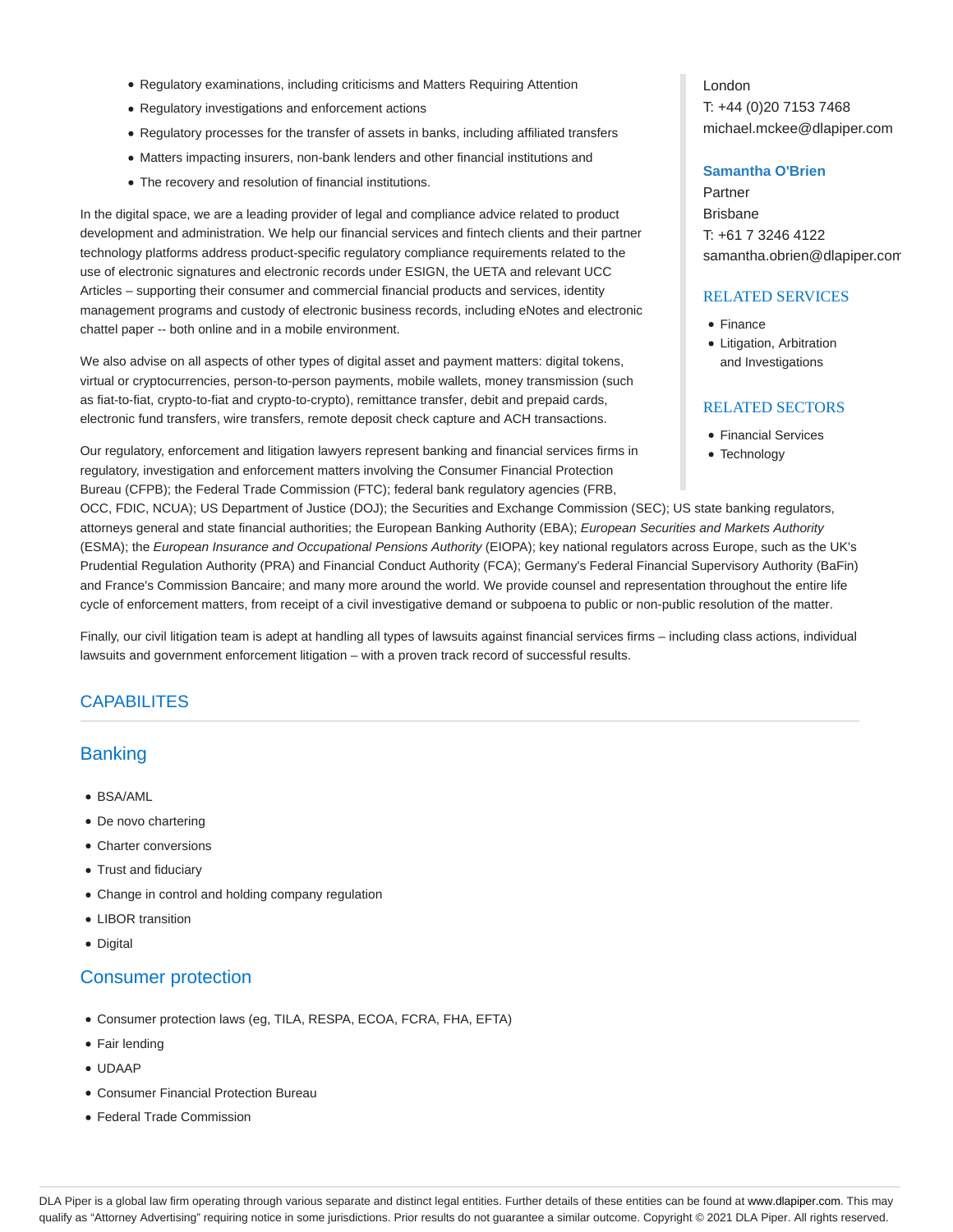- Department of Housing and Urban Development
- Department of Justice
- State Attorneys General
- State financial regulators
- Bank regulatory agencies
- Counseling and compliance
- Enforcement actions and investigations (state and federal)
- Class action litigation
- Examinations
- Digital
- Private equity and venture capital
- Transactions
- Advertising and marketing
- Sweepstakes and lottery
- Focus on:
	- Auto
	- Mortgage
	- o Fintech
	- Credit card
	- o Payments
	- Debit/prepaid
	- Student lending
	- Loan/account servicing
	- o Payday and other short- term lending
	- Consumer reporting
	- o Debt collection
	- Overdraft services
	- o Banking/deposits
	- o Small business

## **Digital**

- Consumer protection electronic communications
- Electronic signatures
- Electronic records
- eNotes
- Mortgage
- Commercial lending
- Electronic chattel paper
- Equipment
- Auto
- Remote Online Notarization
- ESIGN
- UETA
- UCC 9-105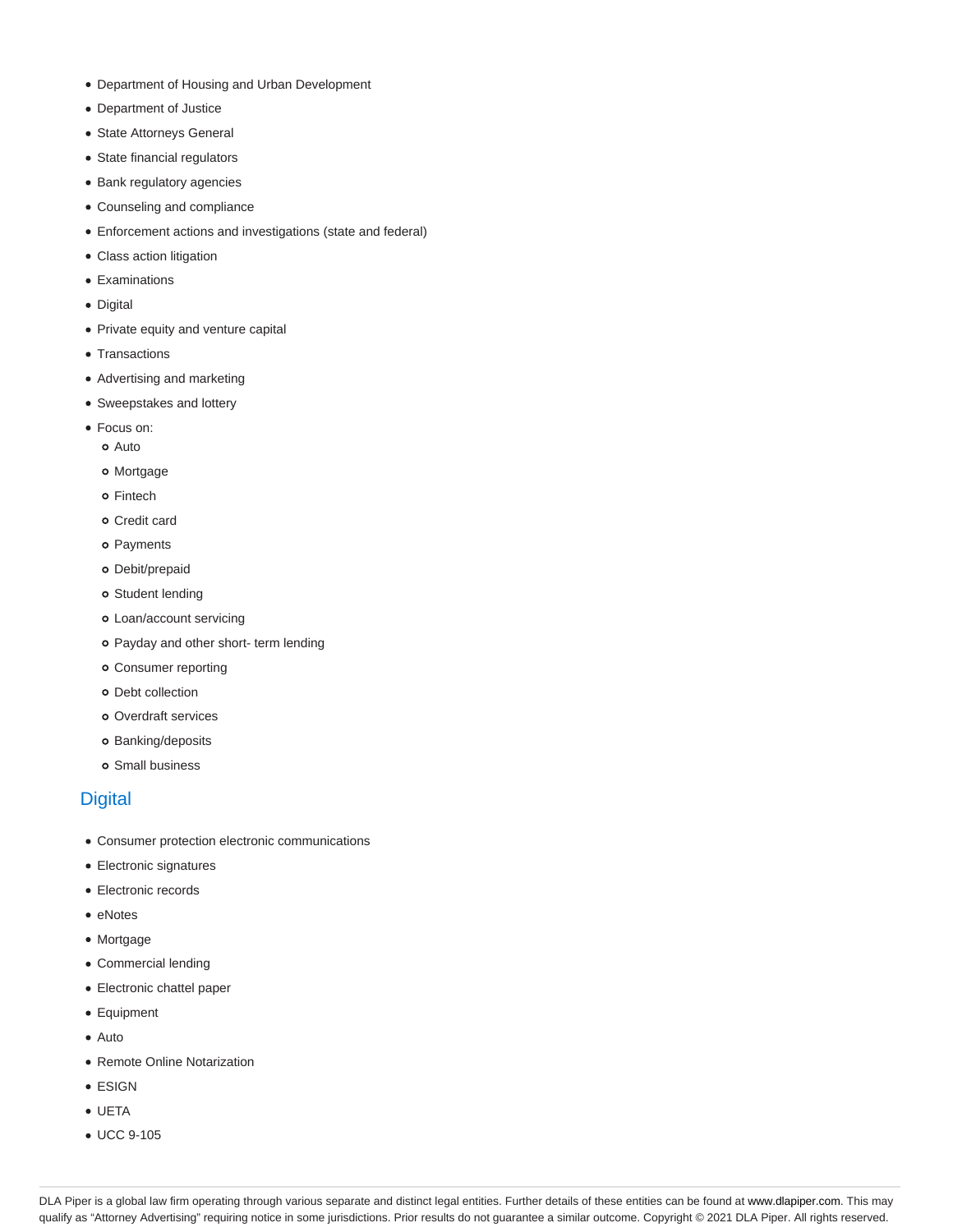• eVaults

# Fintechs and non-bank financial services companies

- BSA/AML
- Bank partnership arrangements
- Money transmission
- Chartering
- Licensing
- Consumer protection

# Cryptocurrency, digital assets, blockchain and DLT

- BSA/AML
- Money transmission
- State licensing
- NFTs
- Securities

# Enforcement actions and investigations

- $\bullet$  DOJ
- $\bullet$  SEC
- CFPB
- FTC
- State Attorneys General
- Special committees

# **Payments**

- Prepaid/gift cards
- Payroll
- NACHA
- EFTA/Regulation E
- Wire transfers
- Article 4
- Merchant acceptance and processor agreements
- Consumer protection
- Digital

# Class action litigation

- Consumer
- **•** Securities
- Derivative/corporate governance

# Commercial services

• Treasury management